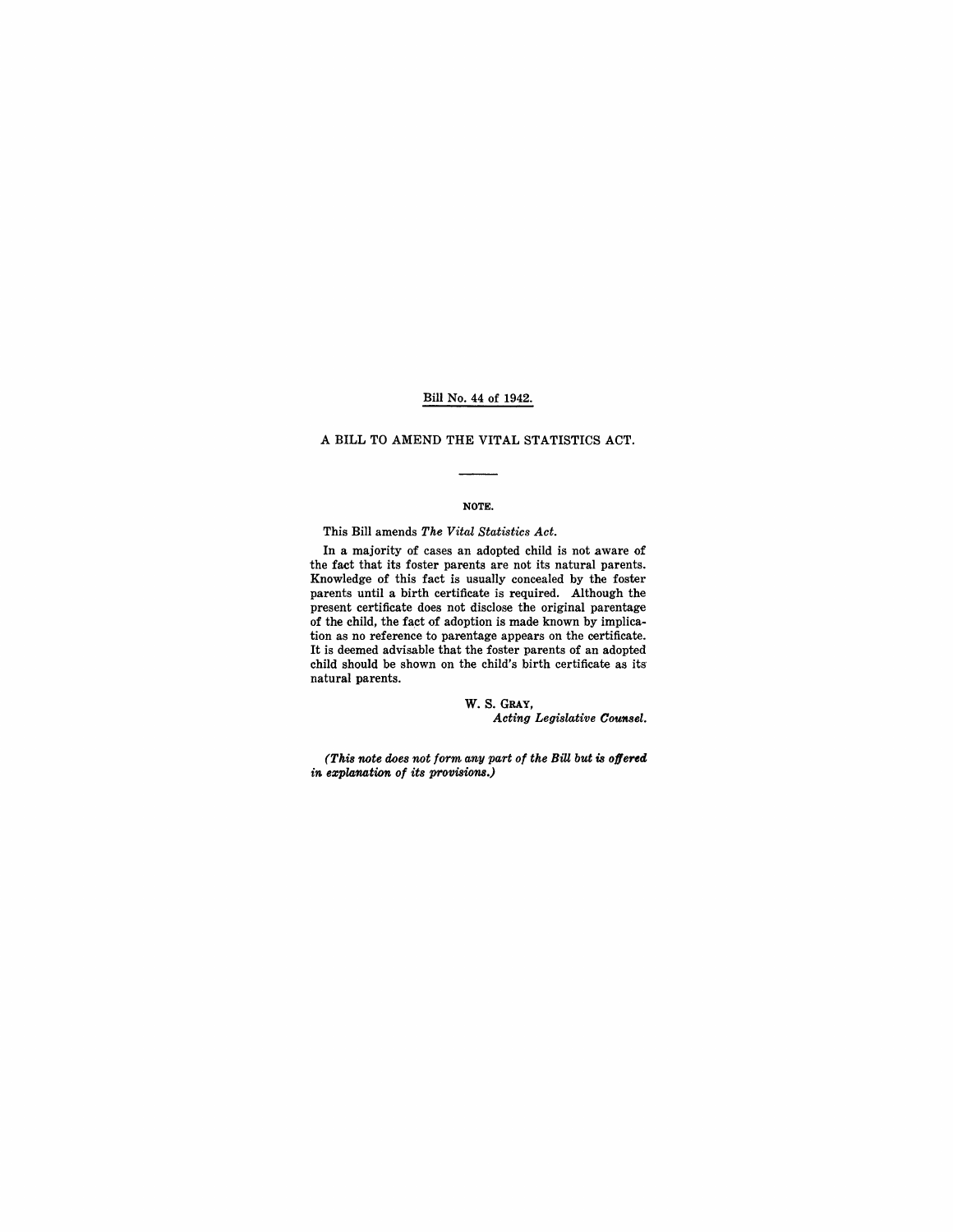# **BILL**

#### No. 44 of 1942.

#### An Act to amend The Vital Statistics Act.

#### *(Assented to* , 1942.)

**HIS** MAJESTY, by and with the advice and consent of the Legislative Assembly of the Province of Alberta, enacts as follows:

**1.** This Act may be cited as "The Vital Statistics Act Amendment Act, 1942."

**2.** *The Vital Statistics Act,* being chapter 24 of the Revised Statutes of Alberta, 1922, is hereby amended by adding immediately after section 38 the following new section:

*"38a.* The certificate of birth of a child born in Alberta who has been adopted by means of an order for adoption<br>made by a judge of a District Court of the Province of Al-<br>berta, or made by a judge of any court having jurisdiction<br>according to the law in force in any other Provin pertaining to her, and nothing shall appear on the certificate which would disclose that the child has been adopted."

**3.** This Act shall come into force on the day upon which it is assented to.